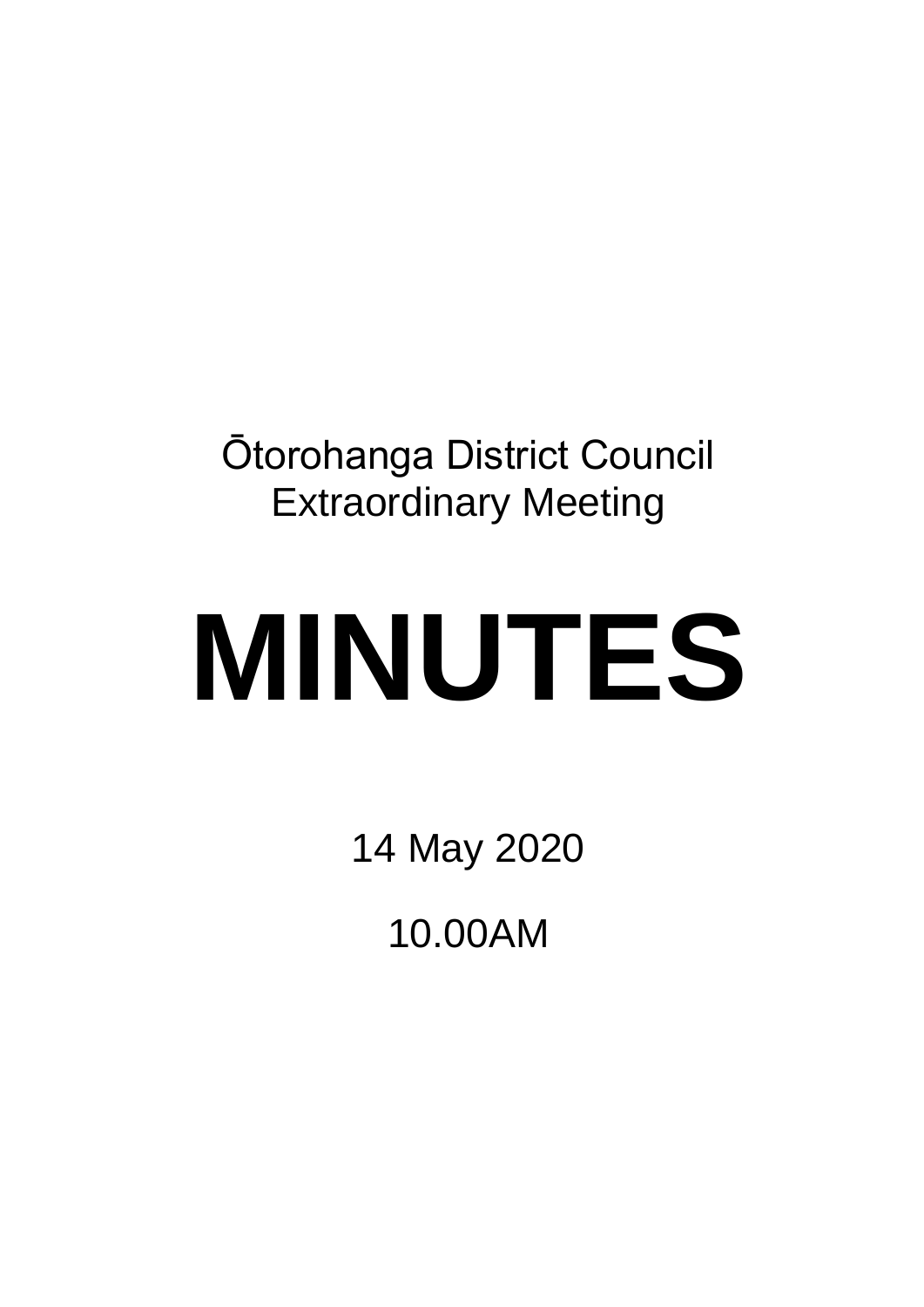# **ŌTOROHANGA DISTRICT COUNCIL**

14 May 2020

Minutes of an extraordinary meeting of the Ōtorohanga District Council held via Zoom on 14 May 2020.

## Tanya Winter **CHIEF EXECUTIVE**

# **MINUTES**

| <b>ORDER OF BUSINESS:</b>                   |                                                      |             |
|---------------------------------------------|------------------------------------------------------|-------------|
| <b>ITEM</b>                                 |                                                      | <b>PAGE</b> |
| <b>PRESENT</b>                              |                                                      | 1           |
| <b>IN ATTENDANCE</b>                        |                                                      | 1           |
| <b>PUBLIC FORUM</b>                         |                                                      | 1           |
| <b>DECLARATION OF CONFLICTS OF INTEREST</b> |                                                      | 1           |
| <b>WORDS OF WISDOM</b>                      |                                                      | 1           |
| <b>REPORTS</b>                              |                                                      |             |
| ITEM 63                                     | <b>DECISION MAKING FRAMEWORK FOR KIWI HOUSE LOAN</b> |             |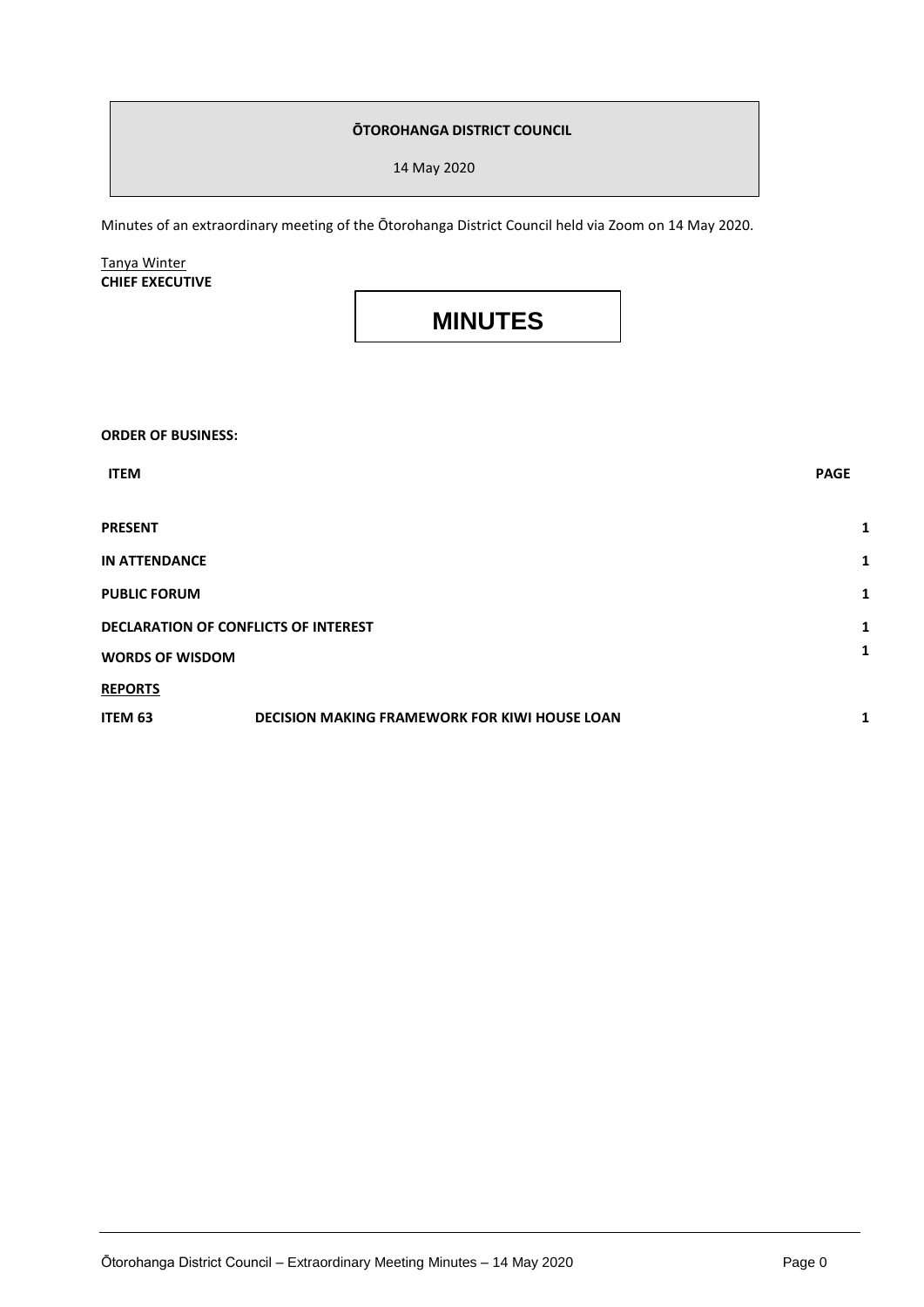### **PRESENT**

His Worship the Mayor MM Baxter, Councillors K Christison, B Ferguson, R Johnson, K Jeffries, RA Klos and A Williams

### **IN ATTENDANCE**

Ms. T. Winter (Chief Executive), Messrs., A Loe (Group Manager Environment), G Bunn (Group Manager Corporate), R Brady (Group Manager Engineering), B O'Callaghan (Finance Manager) and CA Tutty (Governance Supervisor).

His Worship declared the meeting open and welcomed those present. He extended a special welcome to Mr. Robert Ingham who will be speaking in the Public Forum section of the meeting.

### **PUBLIC FORUM**

Mr. Robert Ingham thanked Council for the opportunity to speak at today's meeting. He offered his professional opinion as an independent Chartered Accountant, on the Kiwi House Charitable Trust's financial position, and the proposed redevelopment of the Kiwi House.

Mr. Ingham provided his advice on the following issues –

- a) Performance to date.
- b) Projected performance
- c) Long term performance after the re-development.

Mr. Ingham reported that the Kiwi House was not originally a business operating for profit but provided a service to the Community by covering its costs. He said it has now become a medium sized business which requires solid management. Mr. Ingham advised that strong management has been demonstrated and that the next 3 years will be a difficult time following the impact of COVID-19. He advised that due to the future of tourism turnover could be halved however, the Kiwi House will have enough profit to meet its payments.

Mr. Ingham thanked Council and asked whether members had any questions. His Worship thanked Mr. Ingham for his independent advice which members will find very useful.

### **DECLARATION OF CONFLICTS OF INTEREST.**

His Worship asked members whether they had any declarations of conflicts of interest.

No declarations of conflicts of interest were received.

### **WORDS OF WISDOM**

Councillor Christison recited words of wisdom from Helen Keller – "Alone we can do so little, together we can so much".

### **ITEM 63 DECISION-MAKING FRAMEWORK FOR A LOAN TO THE OTOROHANGA KIWI HOUSE.**

The Chief Executive referred members to her report the purpose of which is to provide Council with some options for making a decision as to whether to approve a loan of \$2m to the Otorohanga Zoological Society (Kiwi House) for the purpose of the Kiwi House redevelopment. The Chief Executive informed members that her role of Chief Executive is to be Council's chief advisor and implementer not the decision maker.

She said she is responsible for the decisions that Council makes to ensure they can be lawfully implemented.

The Chief Executive referred to page 3 of the Agenda and asked for the word "potential" to be inserted in the fourth paragraph, second to last sentence. She then asked members whether they had any questions on her report.

His Worship expressed thanks to the Chief Executive and Group Manager – Corporate on the preparation of a very detailed report. He reported that every member has expressed their support for the project and that the COVID-19 pandemic has not changed this.

*His Worship referred to the three proposed options and advised that Option 1 does not fit within the timeframe, Option 2 fits the timeframe and legal requirements, Option 3 is unlawful. He asked the Chief Executive what resolutions would look like under Option 2.*